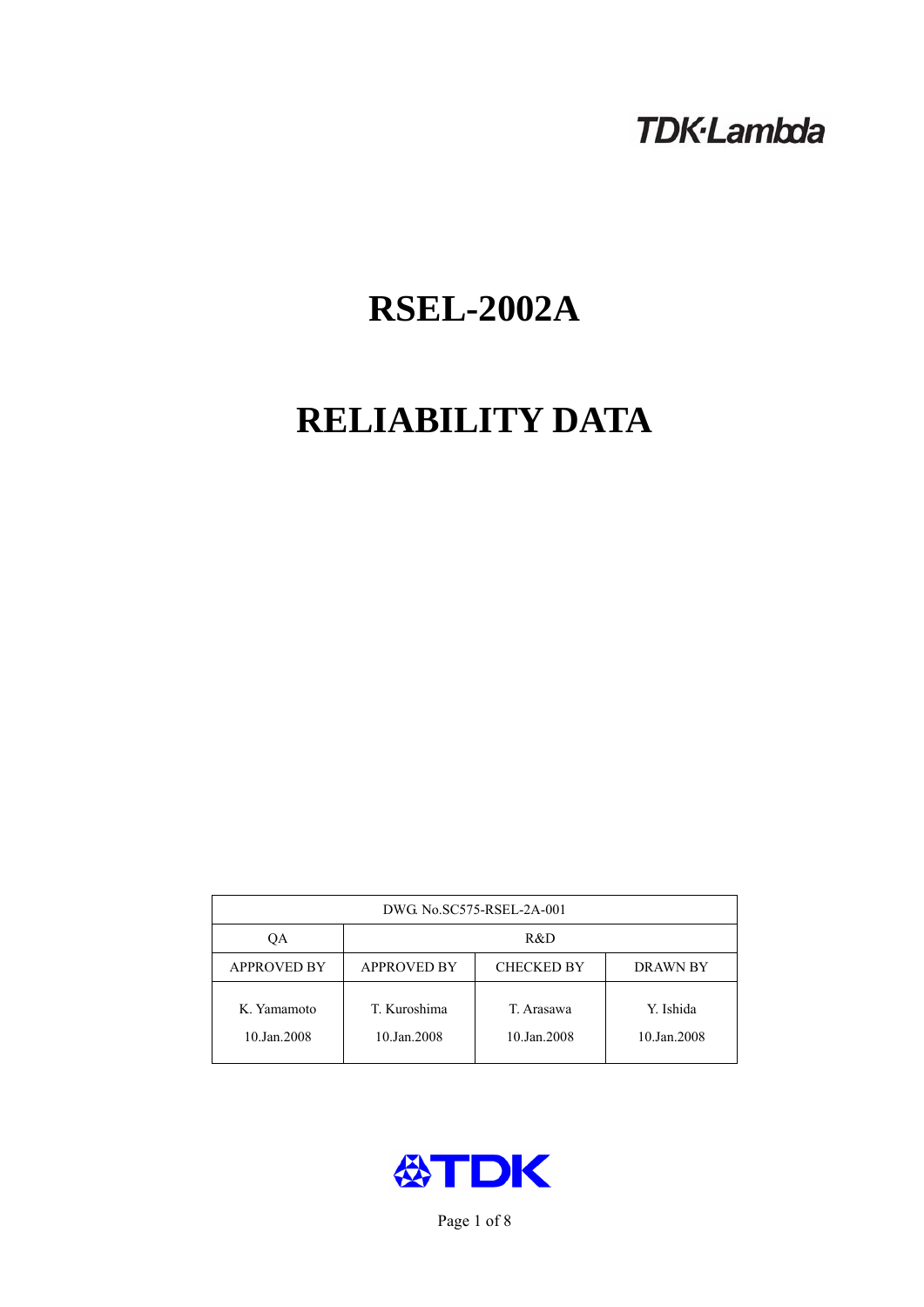# **I N D E X**

|                                     | Page   |
|-------------------------------------|--------|
| 1. Calculated Values of MTBF        | Page-3 |
| 2. Vibration Test                   | Page-4 |
| 3. Heat Cycle Test                  | Page-5 |
| 4. Humidity Test                    | Page-6 |
| 5. High Temperature Resistance Test | Page-7 |
| 6. Low Temperature Storage Test     | Page-8 |

The following data are typical values. As all units have nearly the same characteristics, the data to be considered as ability values.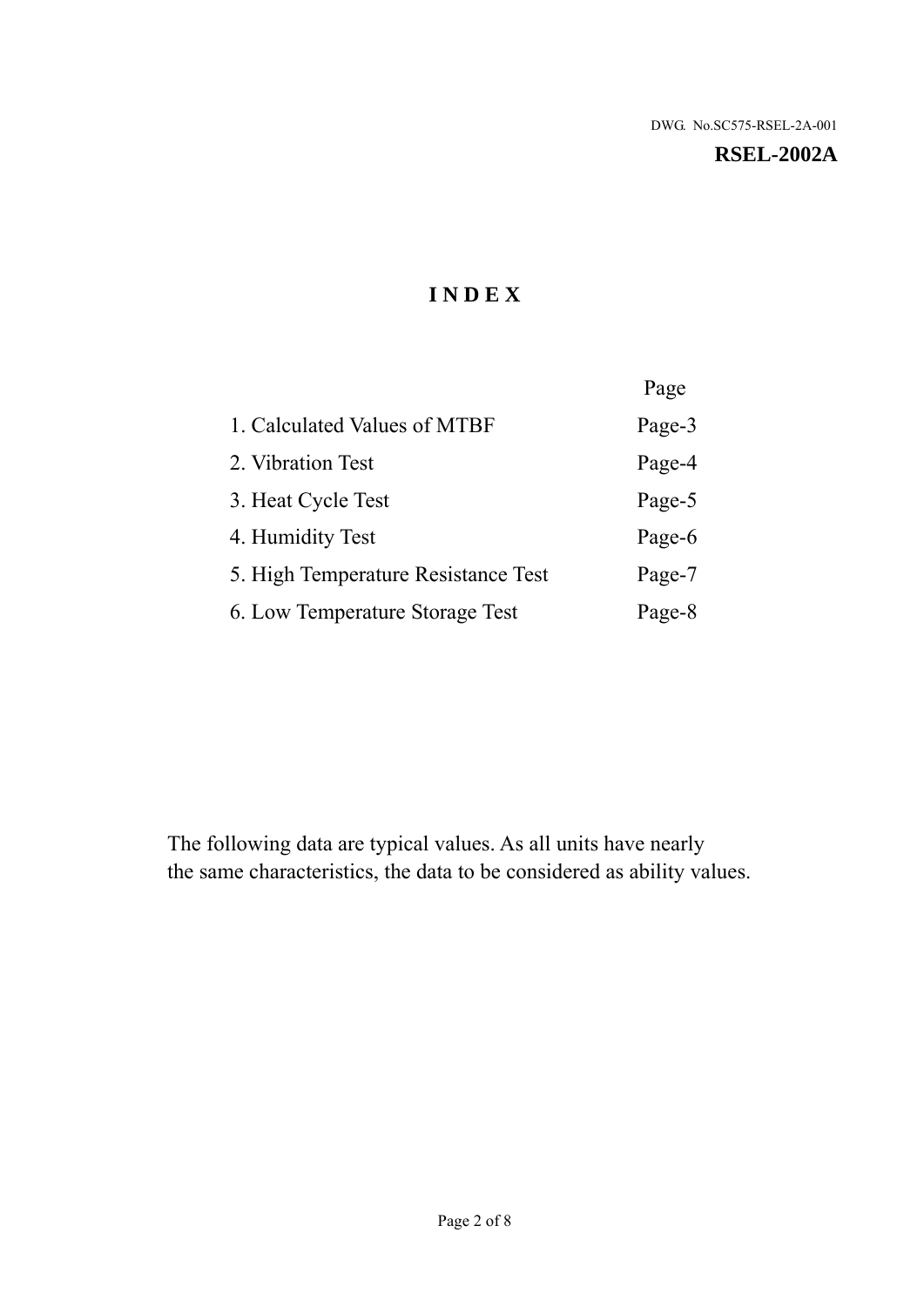#### **RSEL-2002A**

1. Calculated values of MTBF

MODEL : RSEL-2002A

(1) Calculating Method

 Calculated based on parts stress reliability projection of MIL-HDBK-217F NOTICE2.

Individual failure rates  $\lambda$  G is given to each part and MTBF is calculated by the count of each part.

$$
MIBF = \frac{1}{\lambda_{\text{equip}}} = \frac{1}{\sum_{i=1}^{n} N_i (\lambda_G \pi_Q)_i} \times 10^6 \text{ (hours)}
$$

| $\lambda$ equip | : Total equipment failure rate (Failure $/ 10^6$ Hours)                   |
|-----------------|---------------------------------------------------------------------------|
| $\lambda$ G     | : Generic failure rate for the $\hbar$ generic part                       |
|                 | (Failure/ $10^6$ Hours)                                                   |
| Ni              | : Quantity of <i>i</i> th generic part                                    |
| N               | : Number of different generic part categories                             |
| $\pi$ Q         | : Generic quality factor for the <i>i</i> th generic part ( $\pi Q = 1$ ) |

- (2) MTBF Values
	- GF : Ground, Fixed

 $MTBF = 9,978,048$  (Hours)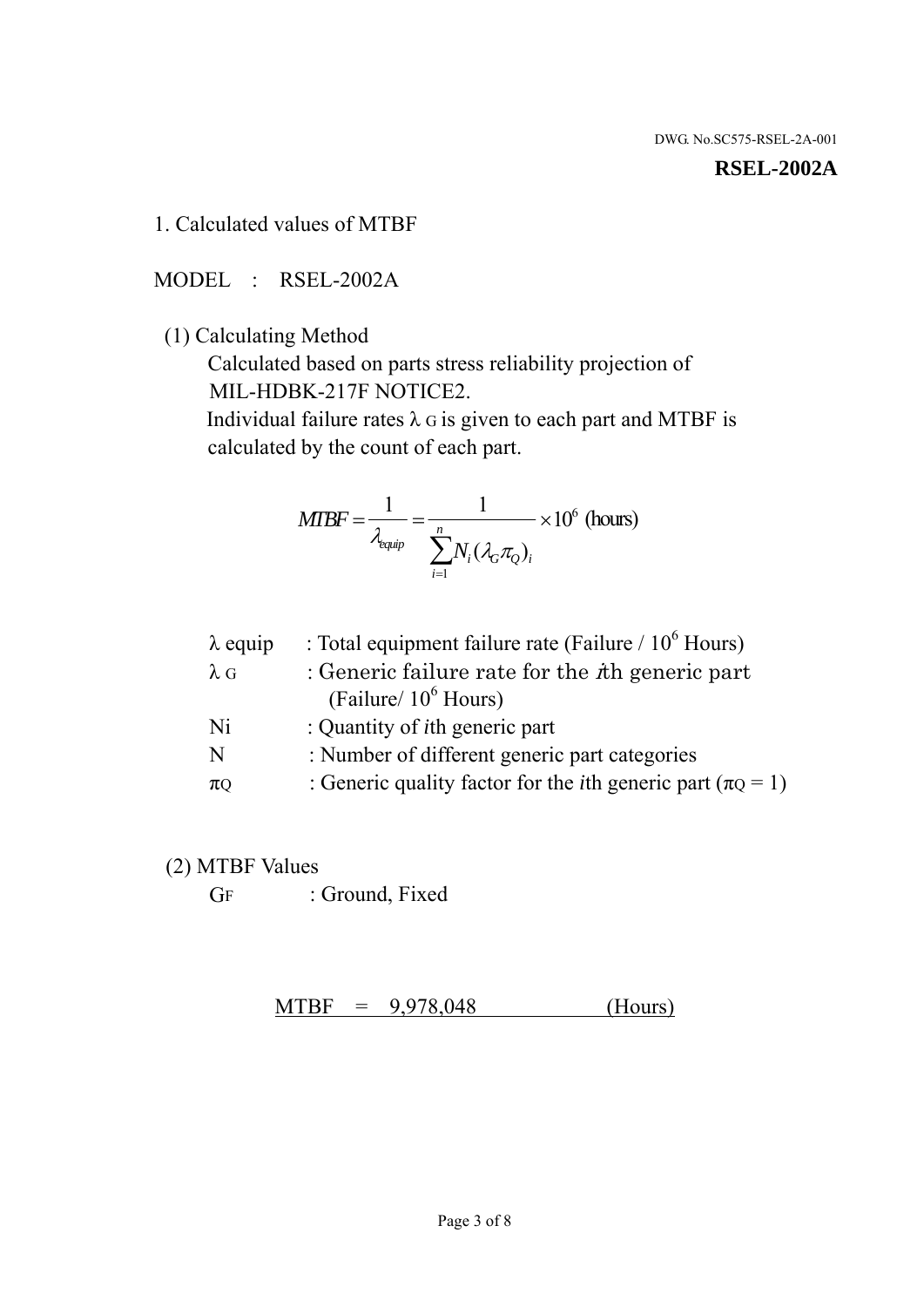#### **RSEL-2002A**

2. Vibration Test

#### MODEL : RSEL-2002A (Representation Product : RSEL-2006W)

- (1) Vibration Test Class Frequency Variable Endurance Test
- (2) Equipment Used Controller VS-1000-6, Vibrator 905-FN ( IMV CORP.)
- (3) The Number of D.U.T. (Device Under Test) 5 units
- (4) Test Condition
	- · Frequency : 10~55Hz
	- · Amplitude : 1.5mm, Sweep for 1 min.
	- · Dimension and times : X, Y and Z directions for 2 hours each.

## (5) Test Method

Fix the D.U.T. on the fitting-stage

# (6) Test Results

PASS

#### Typical Sample Data

| . .                                |                                                         |                  |                     |                     |
|------------------------------------|---------------------------------------------------------|------------------|---------------------|---------------------|
| Check item                         | Spec.                                                   |                  | <b>Before Test</b>  | After Test          |
|                                    | Differential Mode: 25dBmin.                             | 1 MHz            | 47.70               | 47.24               |
|                                    |                                                         | 30 MHz           | 60.94               | 59.16               |
| Attenuation (dB)                   | Common Mode: 25dBmin.                                   | 1 MHz            | 37.62               | 37.84               |
|                                    |                                                         | $10 \text{ MHz}$ | 55.26               | 55.38               |
| Leakage Current (mA)               | Line1<br>$1mA$ max. $(250V, 60Hz)$<br>Line <sub>2</sub> |                  | 0.30                | 0.29                |
|                                    |                                                         | 0.30             | 0.29                |                     |
| DC Resistance $(m\Omega)$          | $80m \Omega$ max.                                       |                  | 24.96               | 25.50               |
| <b>Test Voltage</b>                | $L-L: 1768Vdc$ 60s.                                     |                  | OK                  | OK.                 |
|                                    | $L-E$ : 2500Vac 60s.                                    |                  |                     |                     |
| Isolation Resistance ( $M\Omega$ ) | $100M \Omega$ min. (500Vdc 60s)                         |                  | $3.9 \times 10^{6}$ | $4.5 \times 10^{6}$ |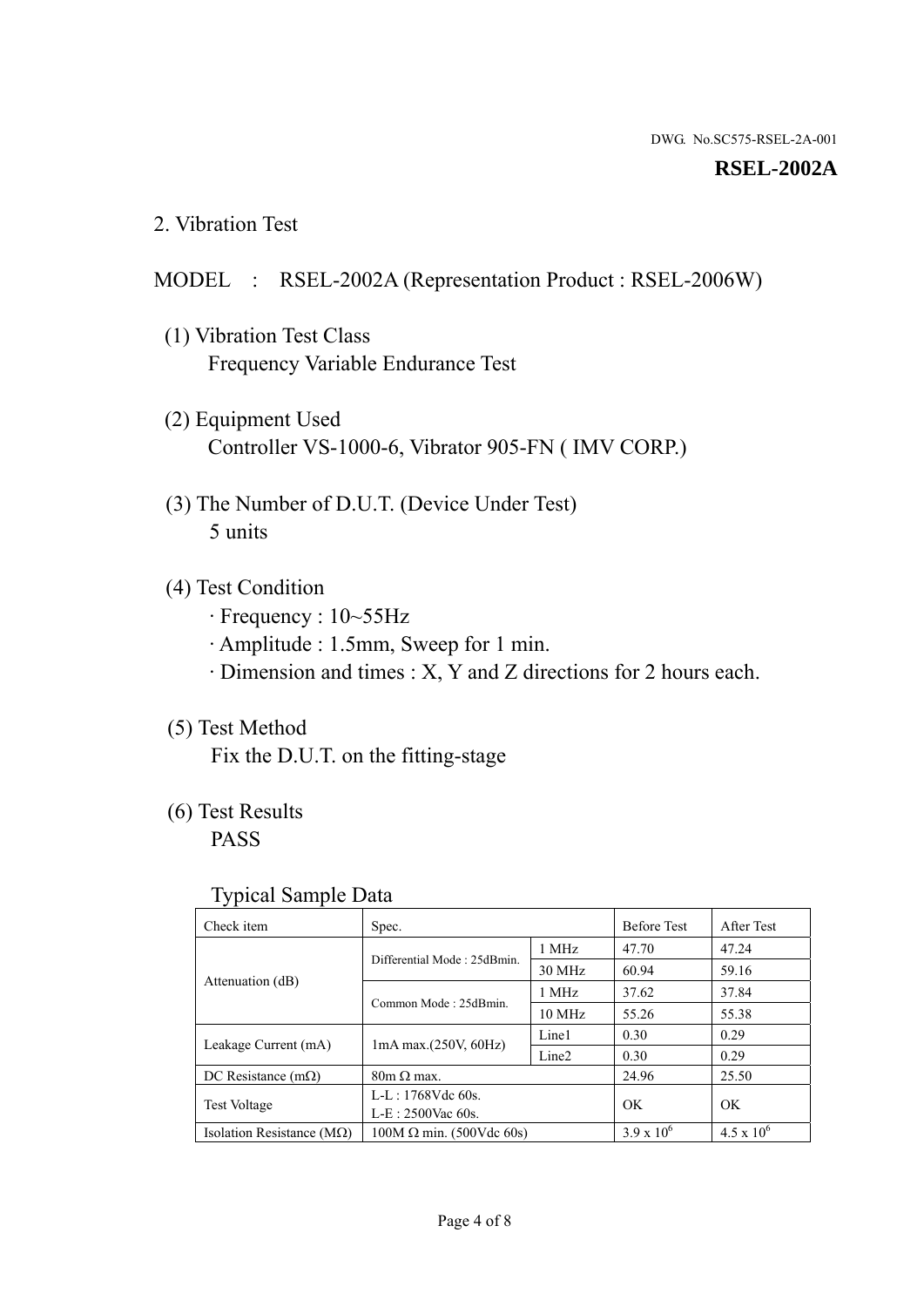1 cycle

30min.

3min.

30min.

3. Heat Cycle Test

#### MODEL : RSEL-2002A (Representation Product : RSEL-2006W)

- (1) Equipment Used TEMPERATURE CHAMBER TSA-71H-W (ESPEC CORP.)
- (2) The Number of D.U.T. (Device Under Test) 5 units
- (3) Test Conditions
	- · Ambient Temperature : -25~+85°C · Test Cycles : 100cycles
- (4) Test Method

 Before the test check if there is no abnormal characteristics and put the D.U.T. in the testing chamber. Then test it in the above cycles, After the test is completed leave it for 1 hour at room temperature and check it if there is no abnormal each characteristics.

 $+85$ °C

 $-25$ °C

(5) Test Results

PASS

| <b>Typical Sample Data</b> |  |
|----------------------------|--|
|                            |  |

| Check item                    | Spec.                           |                   | <b>Before Test</b>  | After Test          |
|-------------------------------|---------------------------------|-------------------|---------------------|---------------------|
|                               | Differential Mode: 25dBmin.     | 1 MHz             | 47.64               | 47.86               |
|                               |                                 | 30 MHz            | 58.32               | 59.54               |
| Attenuation (dB)              | Common Mode: 25dBmin.           | 1 MHz             | 37.94               | 39.00               |
|                               |                                 | $10 \text{ MHz}$  | 54.52               | 56.02               |
| Leakage Current (mA)          | $1mA$ max. $(250V, 60Hz)$       | Line1             | 0.30                | 0.33                |
|                               |                                 | Line <sub>2</sub> | 0.29                | 0.34                |
| DC Resistance $(m\Omega)$     | $80m \Omega$ max.               |                   | 25.54               | 25.18               |
| <b>Test Voltage</b>           | $L-L: 1768Vdc$ 60s.             |                   | OK                  |                     |
|                               | $L-E: 2500$ Vac 60s.            |                   |                     | <b>OK</b>           |
| Isolation Resistance ( $MQ$ ) | $100M \Omega$ min. (500Vdc 60s) |                   | $4.9 \times 10^{6}$ | $4.2 \times 10^{6}$ |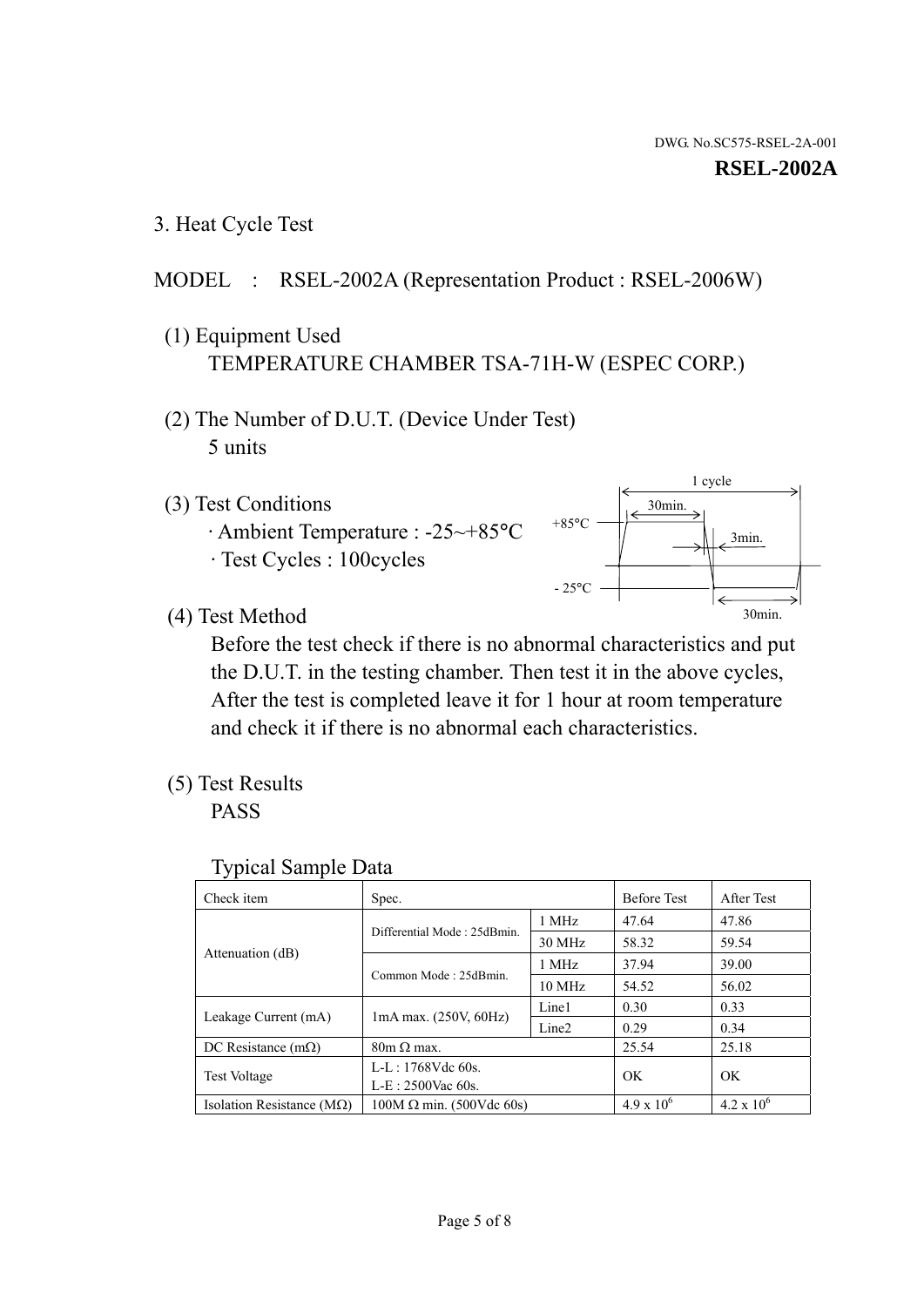4. Humidity Test

## MODEL : RSEL-2002A (Representation Product : RSEL-2006W)

- (1) Equipment Used TEMP. & HUMID. CHAMBER PR-4KT (ESPEC CORP.)
- (2) The Number of D.U.T. (Device Under Test) 5 units

## (3) Test Conditions

- · Ambient Temperature : +40°C
- · Test Time : 500 hours
- · Ambient Humidity : 90~95% RH No Dewdrop

## (4) Test Method

 Before the test check if there is no abnormal characteristics and put the D.U.T. in the testing chamber. Then test it in the above conditions. After the test is completed leave it for 1 hour at room temperature and check it if there is no abnormal each characteristics.

## (5) Test Results

PASS

| . .                                |                                                         |        |                     |                     |
|------------------------------------|---------------------------------------------------------|--------|---------------------|---------------------|
| Check item                         | Spec.                                                   |        | <b>Before Test</b>  | After Test          |
|                                    | Differential Mode: 25dBmin.                             | 1 MHz  | 47.84               | 45.98               |
|                                    |                                                         | 30 MHz | 55.40               | 55.92               |
| Attenuation (dB)                   | Common Mode: 25dBmin.                                   | 1 MHz  | 37.24               | 37.92               |
|                                    |                                                         | 10 MHz | 53.44               | 54.30               |
| Leakage Current (mA)               | Line1<br>$1mA$ max. $(250V, 60Hz)$<br>Line <sub>2</sub> |        | 0.29                | 0.29                |
|                                    |                                                         |        | 0.30                | 0.28                |
| DC Resistance $(m\Omega)$          | $80m \Omega$ max.                                       |        | 25.32               | 25.60               |
| <b>Test Voltage</b>                | $L-L: 1768Vdc$ 60s.                                     |        | OK                  | OK                  |
|                                    | $L-E: 2500$ Vac 60s.                                    |        |                     |                     |
| Isolation Resistance ( $M\Omega$ ) | $100M \Omega$ min. (500Vdc 60s)                         |        | $4.3 \times 10^{6}$ | $4.9 \times 10^{6}$ |

#### Typical Sample Data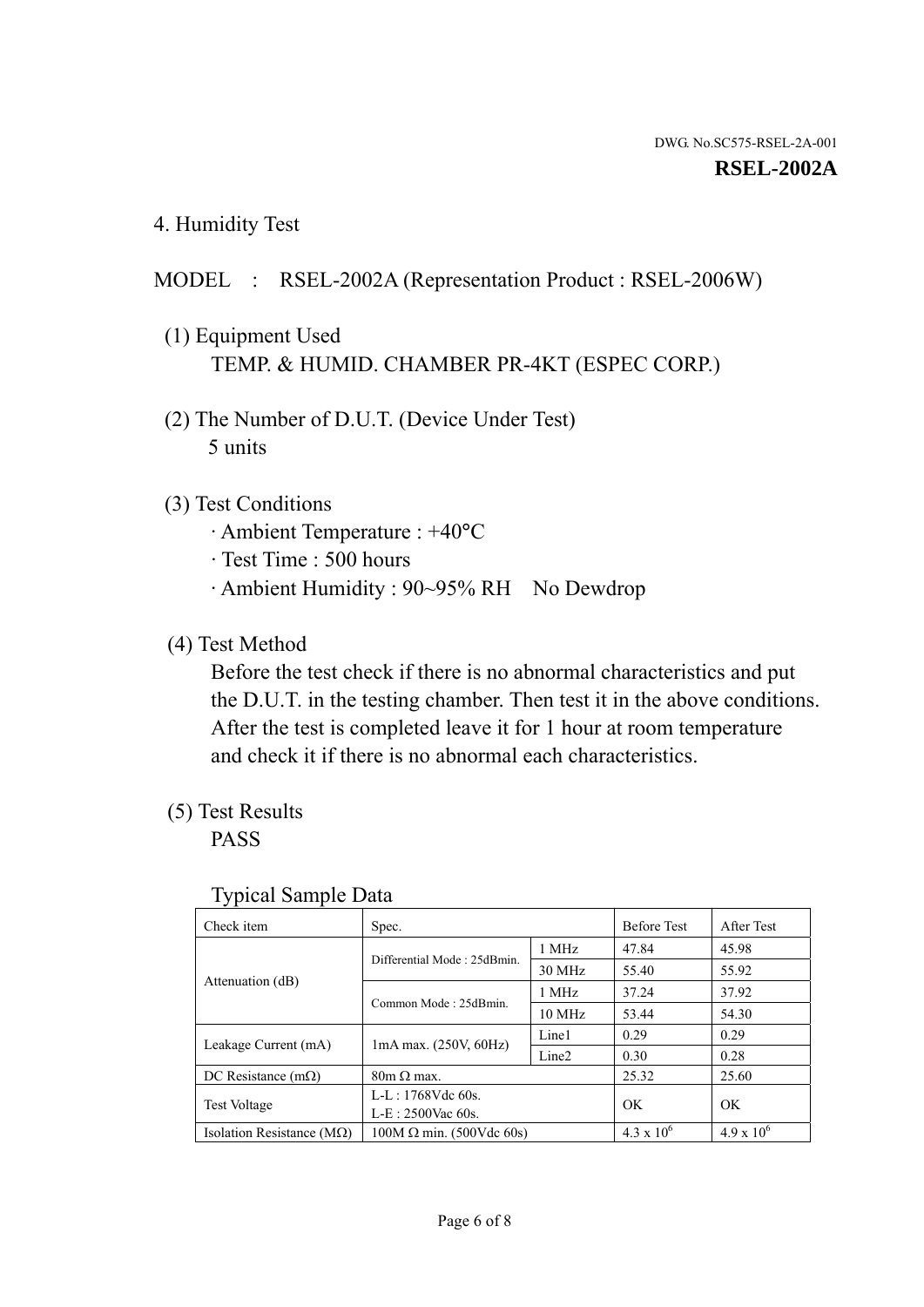5. High Temperature Resistance Test

#### MODEL : RSEL-2002A (Representation Product : RSEL-2006W)

- (1) Equipment Used TEMPERATURE CHAMBER PHH-300 ( ESPEC CORP.)
- (2) The Number of D.U.T. (Device Under Test) 5 units
- (3) Test Conditions
	- · Ambient Temperature : +55°C
	- · Test Time : 500 hours
	- · Operating : DC 6A
- (4) Test Method

 Before the test check if there is no abnormal characteristics and put the D.U.T. in the testing chamber. Then test it in the above conditions. After the test is completed leave it for 1 hour at room temperature and check it if there is no abnormal each characteristics.

(5) Test Results

PASS

| ╯┸                                 |                                                         |        |                     |                     |
|------------------------------------|---------------------------------------------------------|--------|---------------------|---------------------|
| Check item                         | Spec.                                                   |        | <b>Before Test</b>  | After Test          |
|                                    | Differential Mode: 25dBmin.                             | 1 MHz  | 47.32               | 47.38               |
|                                    |                                                         | 30 MHz | 55.64               | 57.74               |
| Attenuation (dB)                   | Common Mode: 25dBmin.                                   | 1 MHz  | 37.52               | 38.78               |
|                                    |                                                         | 10 MHz | 54.78               | 56.06               |
| Leakage Current (mA)               | Line1<br>$1mA$ max. $(250V, 60Hz)$<br>Line <sub>2</sub> |        | 0.30                | 0.30                |
|                                    |                                                         | 0.31   | 0.31                |                     |
| DC Resistance $(m\Omega)$          | $80m \Omega$ max.                                       |        | 25.10               | 25.44               |
| <b>Test Voltage</b>                | $L-L: 1768Vdc$ 60s.                                     |        | OK                  | OK                  |
|                                    | $L-E: 2500$ Vac 60s.                                    |        |                     |                     |
| Isolation Resistance ( $M\Omega$ ) | $100M \Omega$ min. (500Vdc 60s)                         |        | $4.4 \times 10^{6}$ | $5.1 \times 10^{6}$ |

#### Typical Sample Data